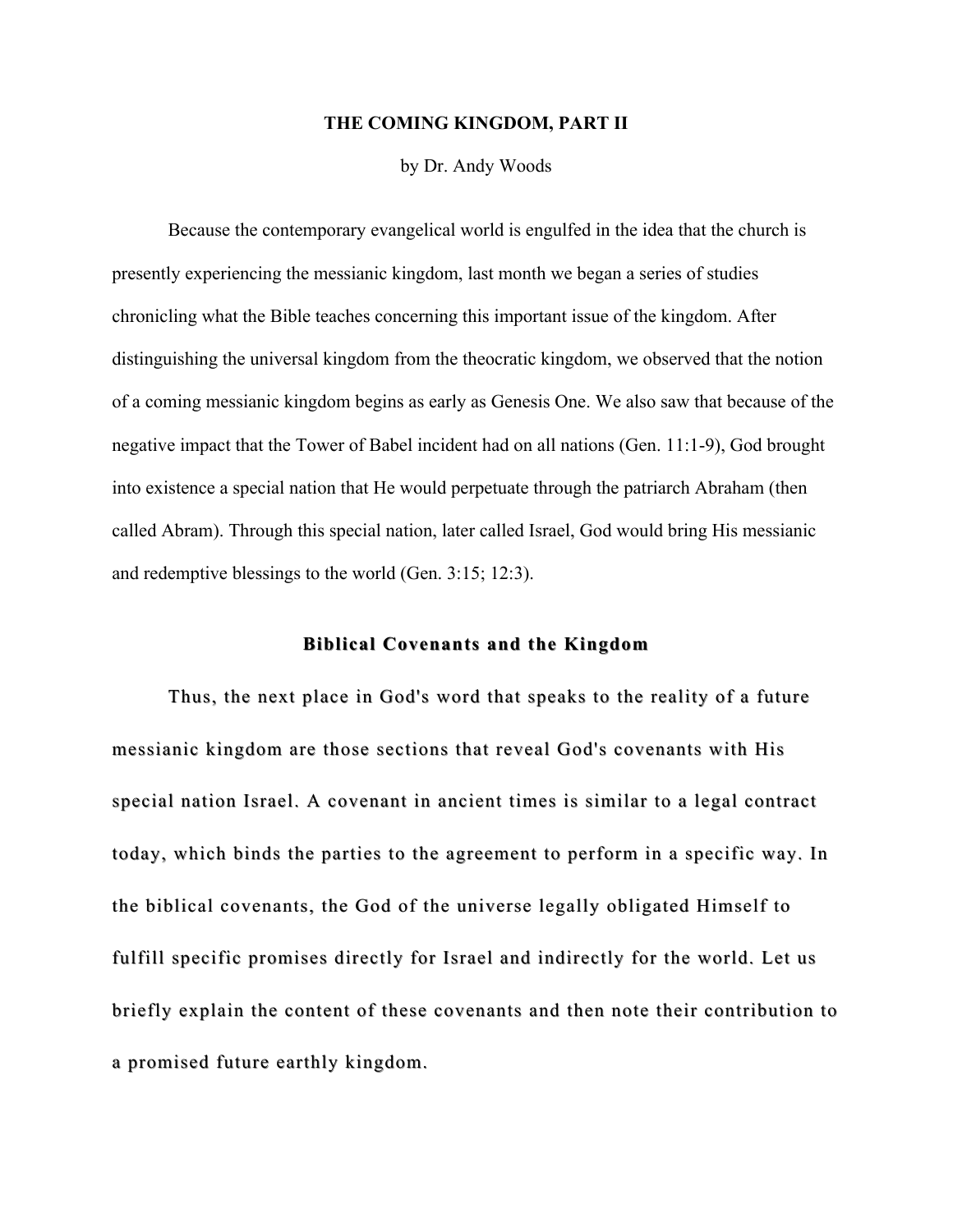Israel's foundational covenant, known as the Abrahamic Covenant (Gen. 12:1-3; 15:18), unconditionally promises three elements to Israel: land extending from modern day Egypt to Iraq (Gen. 15:18-21), seed or innumerable descendants (Gen. 15:4-5; 22:17), and blessing (Gen. 15:1). These three promises are amplified in subsequent covenants (or sub-covenants) that God made with the nation. The land provision is amplified in the land covenant (Deut. 29–30). The blessing component is amplified in the New Covenant (Jer. 31:31-34). Here, God promised to write His laws on the hearts of the Jews.

Regarding the seed promises, from Abraham's many seed would ultimately come a singular seed (Gen. 3:15; Gal. 3:16) or descendant who would procure all of the promises found in the Abrahamic Covenant for Israel consequently ushering in blessing for the nation and world. This seed aspect of the Abrahamic Covenant's promises is later amplified in what is known as the Davidic Covenant. After God rejected Saul, who was the nation's first king, God selected David from among Jesse's sons (1 Sam. 16:1) leading to David's anointing as the nation's second king (1 Sam. 16:13). In time, God entered into a covenant with David, which promised that through David's lineage would come an eternal house, throne, and kingdom (2 Sam. 7:13- 16). In other words, God through David's lineage would usher in an eternal dynasty and throne. The Old Testament continually reaffirms that there would eventually arise a Davidic descendant who would usher in all that was unconditionally promised to both Abraham and David (Ps. 89; Amos 9:11; Hosea 3:5; Isa. 7:13-14; 9:6-7; Ezek. 34:23; 37:24).

### **Literal**

These covenantal obligations make an enormous impact upon the reality of a future earthly kingdom when it is understood that these promises are *literal, unconditional,* and *unfulfilled*. Several reasons make it apparent that these promises should be construed *literally*.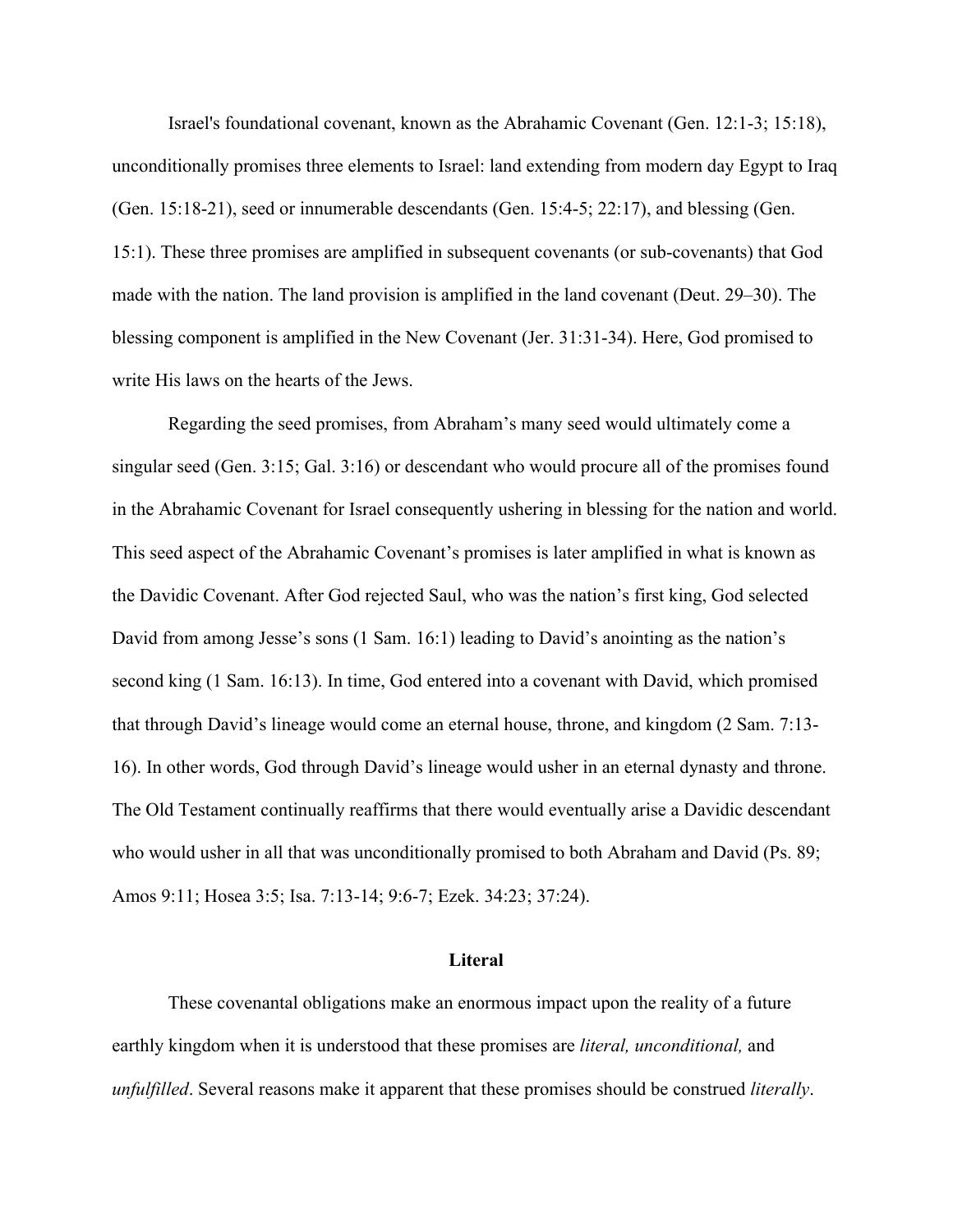The promises are terrestrial or earthly in nature. In fact, Abraham was told by God to walk around the very land that he and his people would one day possess (Gen. 13:17). The promises are made exclusively with national Israel rather than the church, which was not yet in existence (Matt. 16:18). Regarding the seed, they concern David's physical line. There is nothing in the context of 2 Samuel 7 which would lead the reader to the conclusion that these promises are to be understood as anything other than literal and earthly. Since these promises to David are an amplification of the seed component of the Abrahamic Covenant, they share the Abrahamic Covenant's literalness and terrestrial nature.

# **Unconditional**

In addition to being literal, these covenantal obligations are *unconditional*. An unconditional promise is the opposite of a conditional promise, which requires some sort of performance on the part of one of the contracting parties before the other party is obligated to perform. If these promises were conditional, Israel would be obligated to do something before God was obligated to fulfill His covenantal obligations. However, these promises are, in actuality, unconditional. In other words, the ultimate performance in fulfillment of these promises rests solely in what God has obligated Himself to do regardless of the performance of Israel.

The late prophecy scholar Dr. John F. Walvoord identifies four reasons as to why these covenantal promises are unconditional.<sup>1</sup> First, Walvoord notes the typical ancient Near Eastern, covenant-ratification ceremony, which God used to establish the Abrahamic Covenant (Gen 15). In this ceremony, severed animal carcasses were placed into two rows and the parties to the covenant passed through these rows. Such a solemn occasion testified to the fact that if the

 <sup>1</sup> John F. Walvoord, *The Millennial Kingdom* (Findlay, OH: Dunham, 1959), 149-52.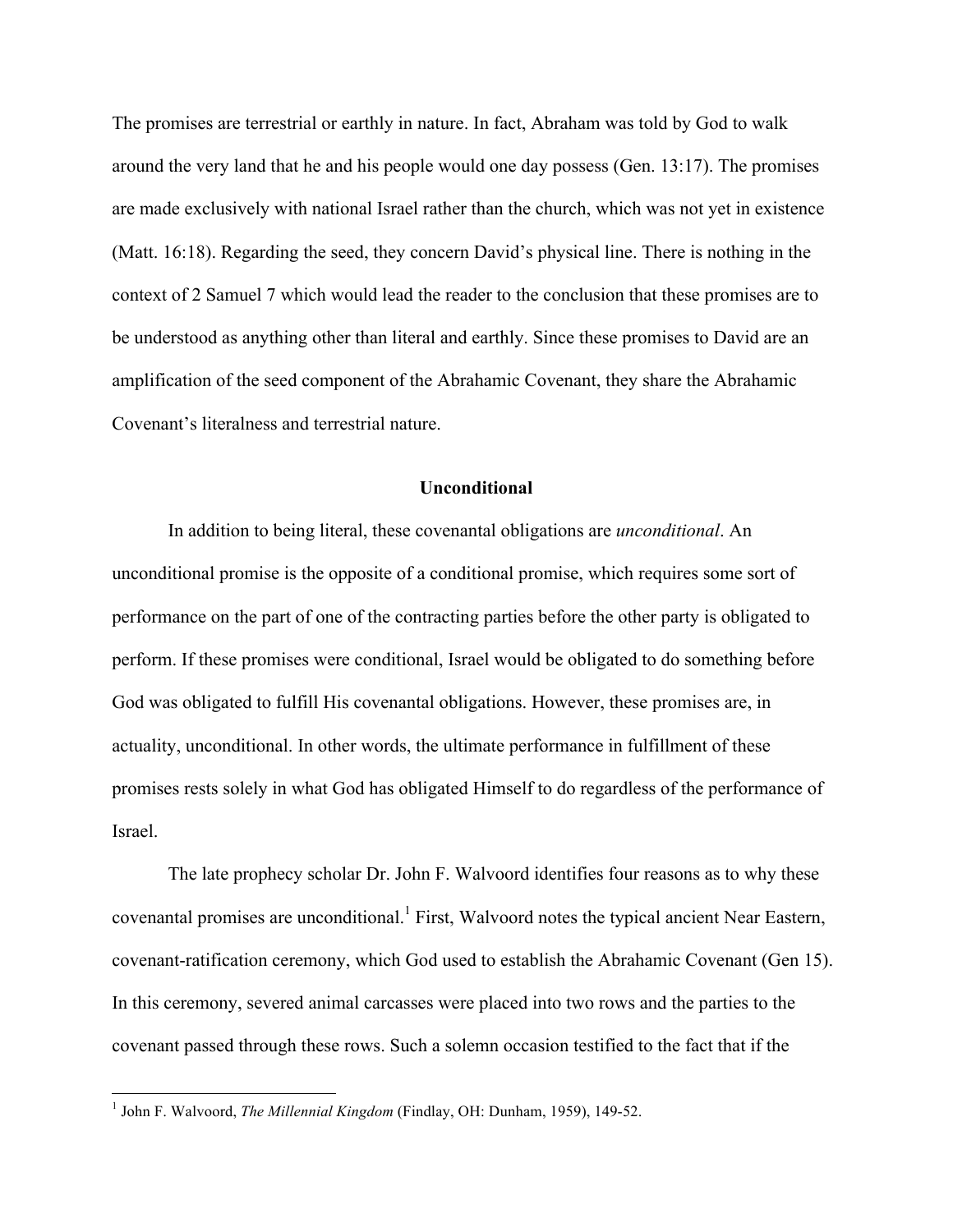parties did not fulfill their obligations under the covenant, then they, too, were to be severed just as the animals had been (Jer. 34:8-10, 18-19). What is unique about the Abrahamic Covenant is that Abraham never passed through the severed animal pieces. After God put Abraham to sleep, He alone, as represented by the oven and the torch, passed through the animal pieces (Gen. 15:12, 17). This signifies that God alone will bring to pass all the promises in the Abrahamic Covenant unilaterally.

Second, there are no stated conditions for Israel's obedience in Genesis 15. If Israel had to do something before God could perform His obligations, such a condition would have been mentioned. Because there are no stated conditions for Israel to perform before God can perform, the covenant must solely rest upon God for performance. Third, the Abrahamic Covenant is called eternal (Gen. 17:7, 13, 19) and unchangeable (Heb. 6:13-18). Thus, the ultimate fulfillment of the covenant cannot rest upon the performance of fickle and sinful men. Because only God is eternal and unchangeable, He alone will bring the covenant promises into fulfillment. Fourth, the covenant is trans-generationally reaffirmed despite Israel's perpetual national disobedience. No matter how wicked each generation became, God kept on perpetually reaffirming the covenant to Israel (Jer. 31:35-37). If the covenant were conditioned upon Israel's performance, it would have been revoked long ago due to Israel's disobedience rather than continually reaffirmed.

### **Unfulfilled**

In addition to being literal and unconditional, the covenant, even up to the present hour, remains *unfulfilled*. While some might make the argument that some parts of the covenant have achieved a past fulfillment, when construed literally, the bulk of the covenant remains unfulfilled thus awaiting a future realization. Some challenge the covenant's unfulfilled aspects by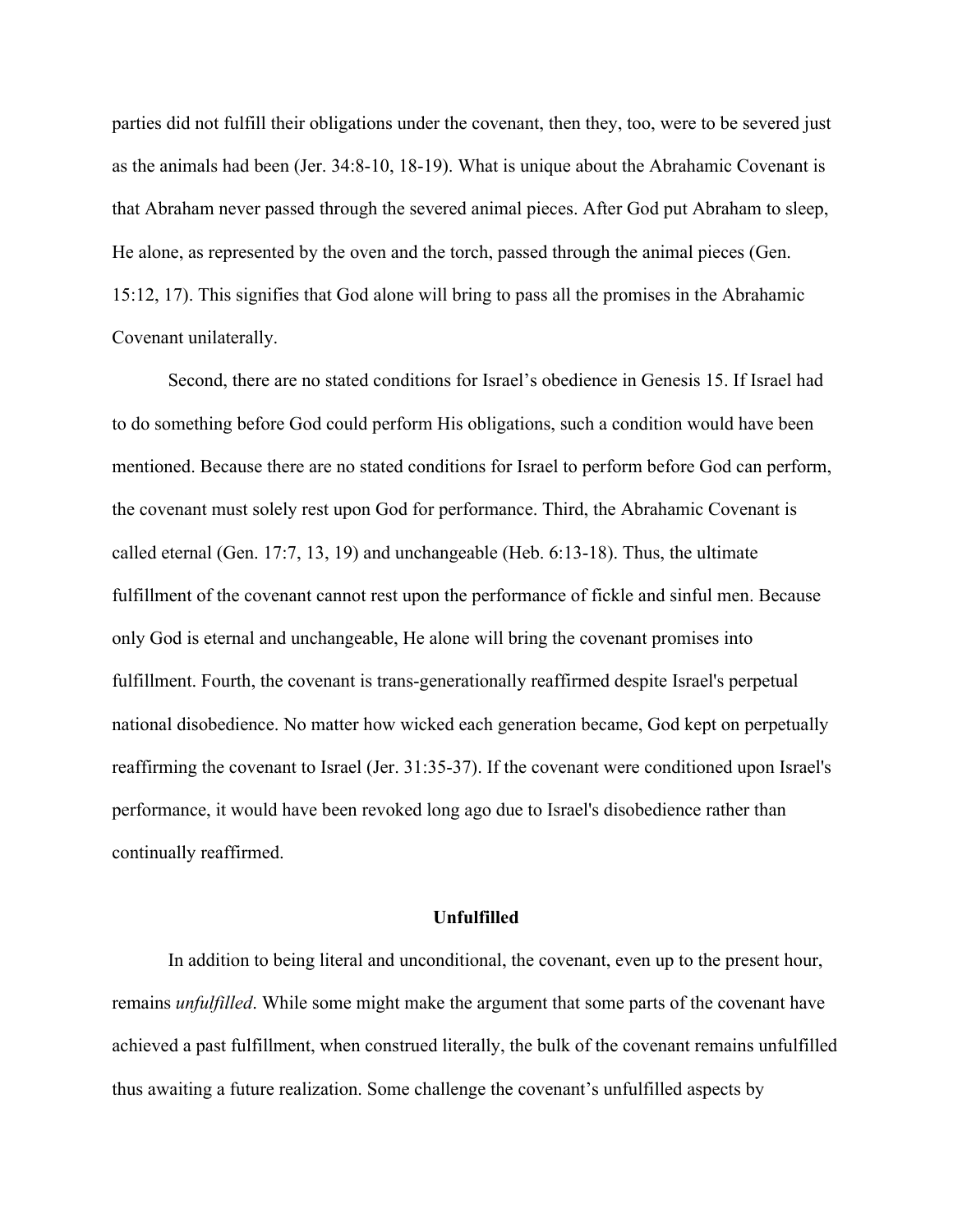contending that it was fulfilled either in the days of Joshua (Josh. 11:23; 21:43-45) or during the prosperous portion of Solomon's reign  $(1 \text{ Kgs. } 4:20-21; 8:56).$ <sup>2</sup> However, several reasons make this interpretation suspect.<sup>3</sup> For example, the extended context indicates that the land promises were not completely satisfied in the days of Joshua (13:1-7; Judges 1:19, 21, 27, 29, 30-36). In addition, the land that Israel attained in the conquest was only a fraction of what was found in the Abrahamic Covenant.<sup>4</sup> Also, the land promises could not have been fulfilled in Joshua's day since Israel had not yet conquered Jerusalem (Josh. 15:63). The conquest of Jerusalem would have to wait another four hundred years until the Davidic reign (2 Sam. 5).

Although Solomon gained a large percentage of the land, his empire only extended to the border of Egypt (1 Kgs. 4:21) rather than to the promised river of Egypt (Gen. 15:18) according to what God initially promised Abraham.<sup>5</sup> Regarding the notion that the land promises were fulfilled under Solomon's reign, Constable observes:

This does not mean that the Abrahamic Covenant was fulfilled in Solomon's day (Gen. 15:18-20), for not all of this territory was incorporated into the geographic boundaries of Israel; many of the subjected kingdoms retained their identity and territory but paid taxes (tribute) to Solomon. Israel's own geographic limits were "from Dan to Beersheba" (1 Kings 4:25). $^{6}$ 

Moreover, the Abrahamic Covenant promises that Israel would possess the land forever (Gen. 17:7-8, 13, 19). This eternal promise has obviously never been fulfilled due to Israel's subsequent eviction from the land a few centuries after Solomon's reign (2 Kgs. 17; 25).

<sup>&</sup>lt;sup>2</sup> Hank Hanegraaff, *The Apocalypse Code* (Nashville, TN: Nelson, 2007), 52-53, 178-79.<br><sup>3</sup> Arnold G. Fruchtenbaum, *Israelology: The Missing Link in Systematic Theology*, rev. ed. (Tustin, CA: Ariel, 1994), 521-22, 631-3

<sup>&</sup>lt;sup>4</sup> See the helpful map showing what was promised in the Abrahamic Covenant in comparison to what was attained in the conquest in Thomas L. Constable, "Notes on Numbers," online: www.soniclight.com, accessed 13 January 2012, 98.<br><sup>5</sup> Charles C. Ryrie, *The Ryrie Study Bible: New American Standard Bible* (Chicago: Moody, 1995), 533.<br><sup>6</sup> Thomas L. Constable, "1 Kings," in *The Bible Knowledge Commentary*, ed. John F. Walvoord and Roy B. Zuc

<sup>(</sup>Colorado Springs, CO: Chariot Victor, 1985), 497.